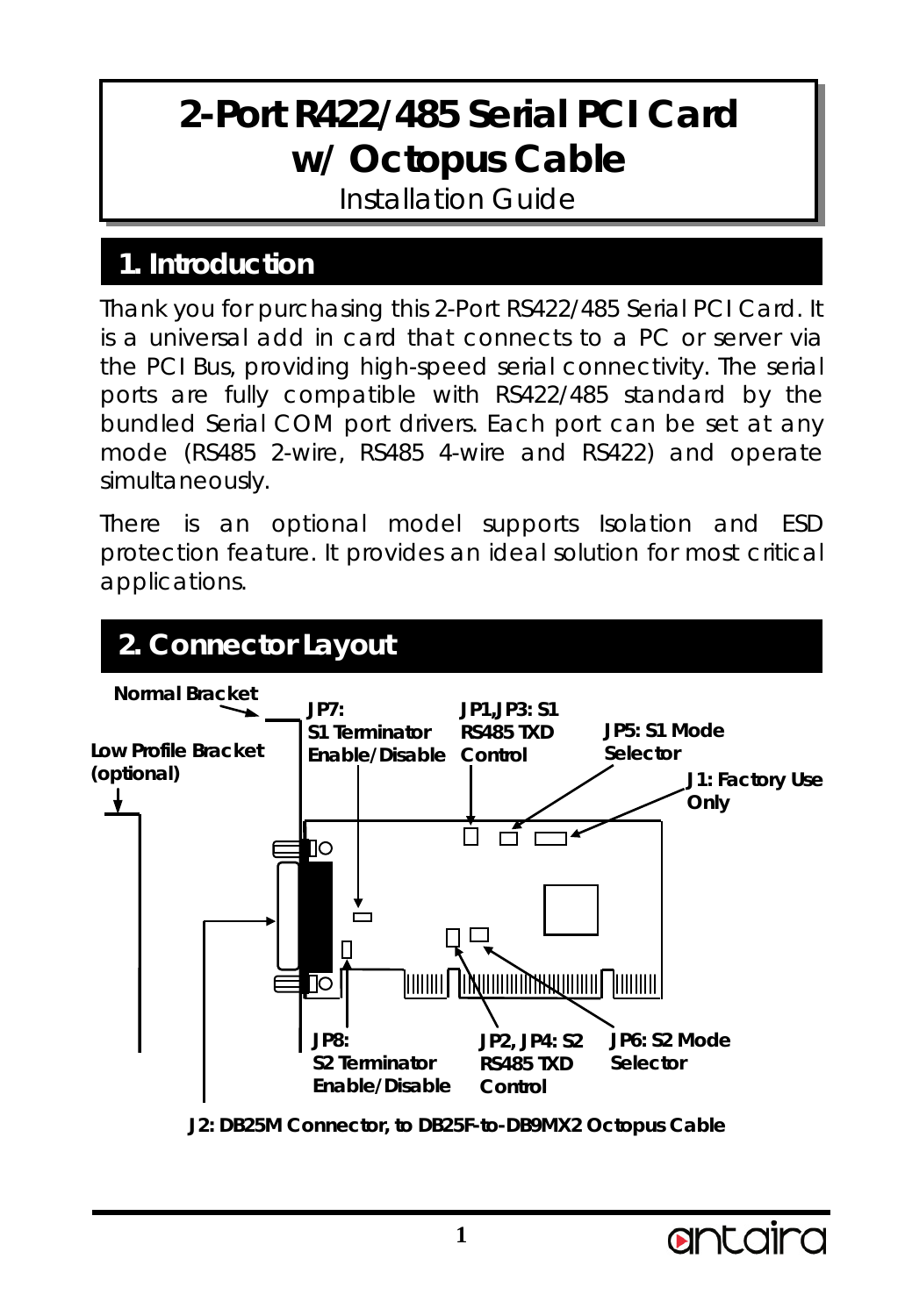#### **DB25F-to-DB9MX2 Octopus Cable:**



## **Features:**

- Provides 2 RS422/485 Serial Ports over PCI Slot
- $\checkmark$  Provides 2 DSUB-9 Connectors with the Octopus Cable
- $\checkmark$  Supports PCI Specification 3.0 and Power Management 1.1
- $\checkmark$  Baud Rate up to 921.6Kbps
- $\checkmark$  Supports 5, 6, 7, 8 and 9-bit Data Framing
- $\checkmark$  128-byte Deep FIFO per Transmitter and Receiver
- $\checkmark$  Supports Low Profile Form Factor with Optional Low Profile Bracket
- $\checkmark$  Optional Model Supports 2,500Vrms Isolation and 15KV ESD Protection
- Supports Win98, Me, XP, CE, Win2K, 2003, Vista, Win 7 and Linux

## **3. Jumper Settings**

There are 2 sets of the jumpers to set the settings for port 1 (S1) and port 2 (S2) respectively.

- **Mode Selection Jumper:** JP5 for S1, JP6 for S2
- **Termination Resistor Enable/Disable Jumper:** JP7 for S1, JP8 for S2
- **Echo or No Echo Selection Jumper:** JP3 for S1, JP4 for S2
- **TXD Control Selection Jumper:** JP1 for S1, JP2 for S2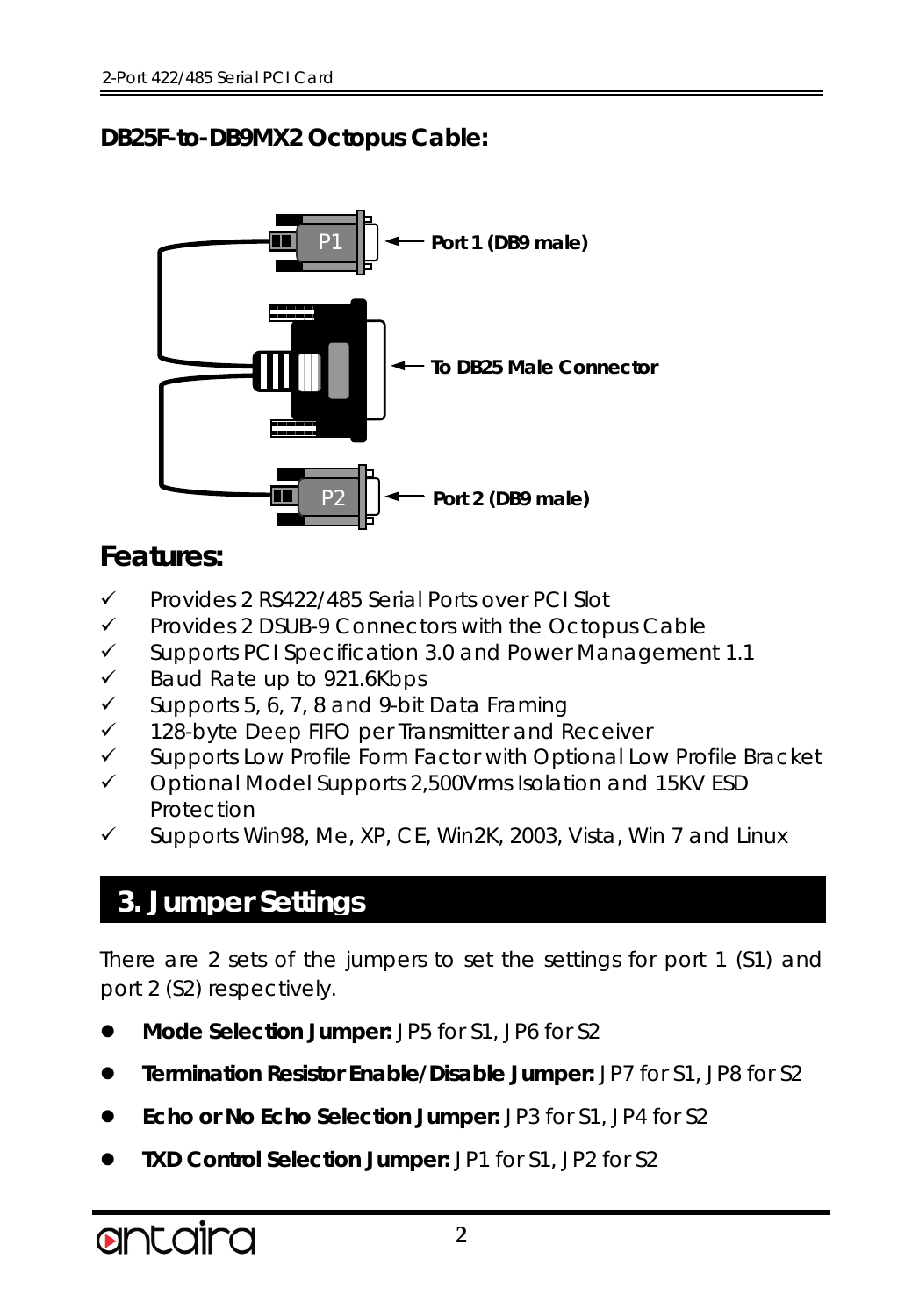**1. Mode Settings:**

| JP5 (for S1)<br>JP6(for S2) | <b>Description</b>             |
|-----------------------------|--------------------------------|
| 485-2W<br>485-4W<br>422     | RS485 2-wire mode<br>(Default) |
| 485-2W<br>485-4W<br>422     | RS485 4-wire mode              |
| 485-2W<br>485-4W<br>422     | RS422 mode                     |

2. **Termination Resistor Enable/Disable:** This jumper enables/disables the 120 Ohm termination resistor between DATA+ and DATA- of the RS485 transceiver:

| JP7 (for S1)<br>JP8(for S2) | <b>Description</b>                   |
|-----------------------------|--------------------------------------|
| ON                          | <b>Termination Resistor Disabled</b> |
| IOFF.                       | (Default)                            |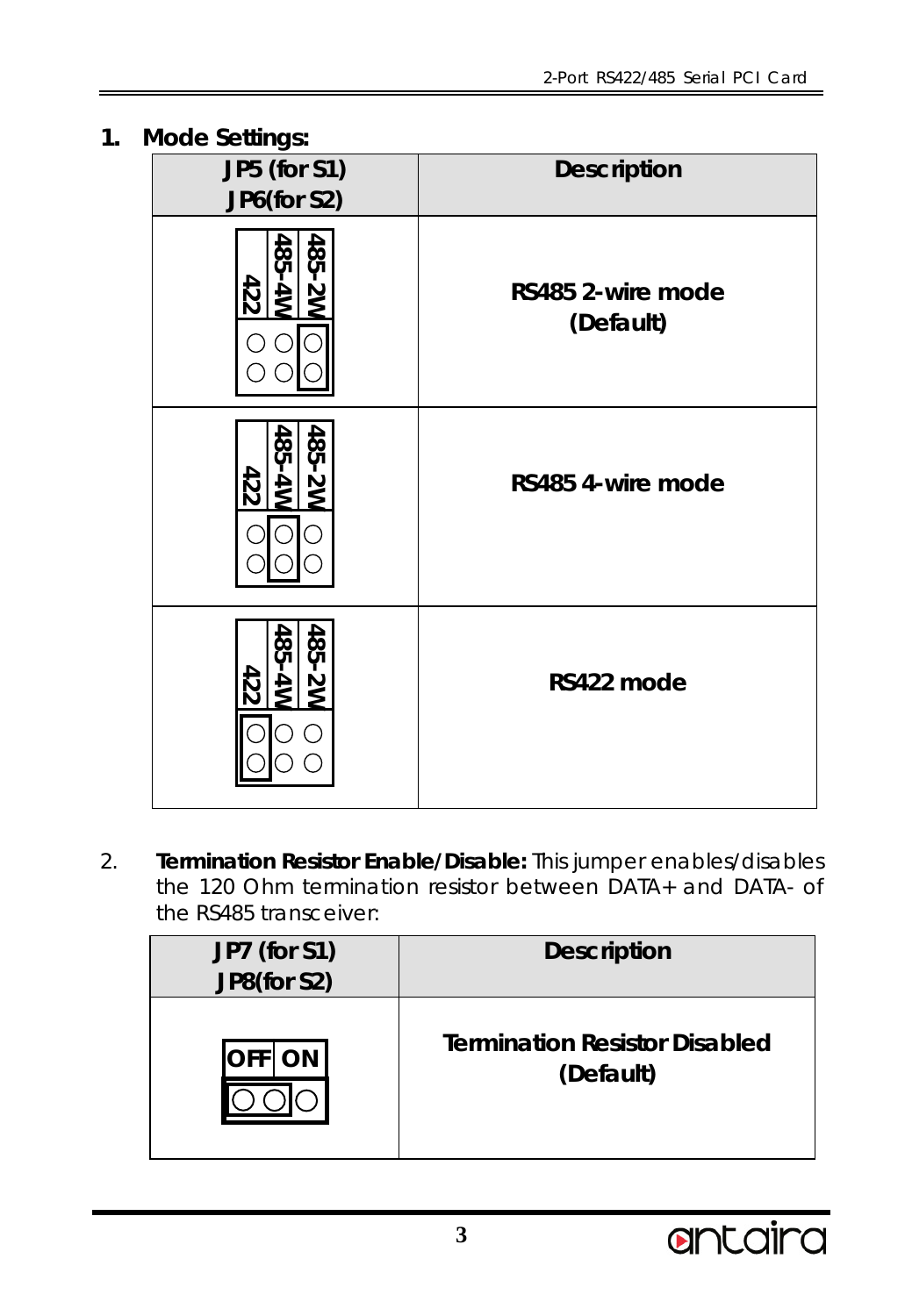

#### **Termination Resistor Enabled**

3. **Echo or No Echo Settings:** This jumper is to set the transmission data will be echoed back or not. The Echo mode is useful for the application program to detect if the RS485 bus has collision. If the echoed data was not equal to the transmitted data, then the bus was in a collision. This setting only affects the RS485 2-wire mode. It doesn't affect RS485 4-wire, RS422, and RS232 modes.

| JP3 (for S1)<br>JP4(for S2)            | <b>Description</b>               |
|----------------------------------------|----------------------------------|
| <b>OFF</b><br><b>ON</b><br><b>ECHO</b> | No echo data<br>(Default)        |
| <b>OFF</b><br><b>ON</b><br><b>ECHO</b> | Transmission data will be echoed |

#### **4. TXD Control Selector: JP3 (for S1) and JP6 (for S2):**

This jumper is used to select the control signal for the transmitter buffer in RS485 2-wire mode. There are 2 settings are selectable, one is "MAN" (manually) the other one is "**AUT**" (automatically, factor default), please keep it at "AUT" in all cases.

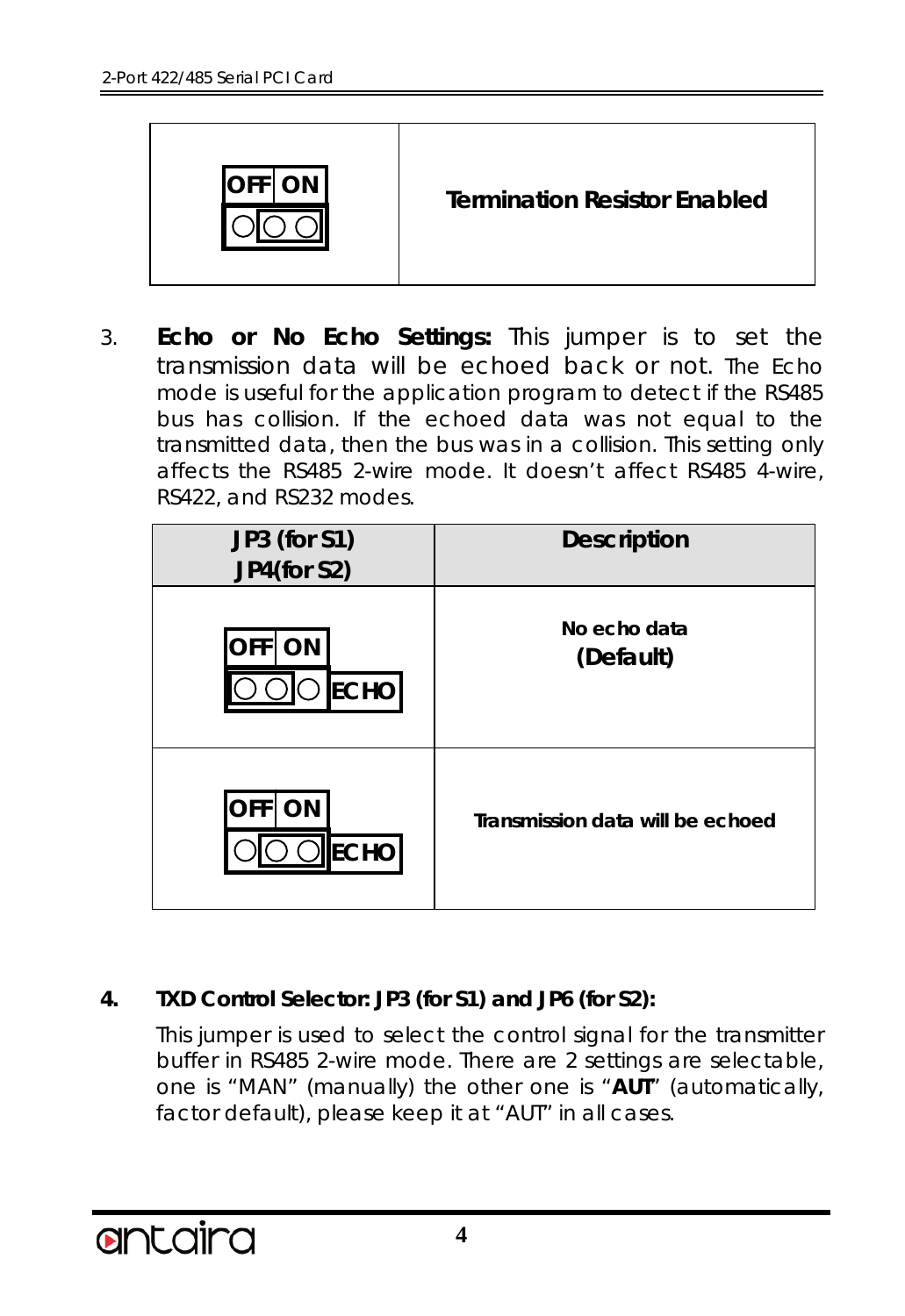| JP1 (for S1)<br>JP2(for S2) | <b>Description</b>                                                                            |
|-----------------------------|-----------------------------------------------------------------------------------------------|
| 485TR<br>MAN   AUT          | <b>TXD Control is Automatic</b><br>(Default)                                                  |
| 485TR<br>MAN IAUT           | <b>TXD Control is Manual</b><br>(Needs to be Configured<br>Manually in the Device<br>Manager) |

#### **5. Factory Use Only Connectors (J1):**

This connector is only used for factory production purpose, please don't install any jumper or cable on it!

## **4. Installing the RS232/422/485 PCI Card**

- 1. Turn the system power OFF before installation!
- 2. Use static electricity discharge precautions.
- 3. Remove the chassis cover from your computer
- 4. Locate an unused PCI slot (typically white or ivory) and remove the corresponding slot cover from computer chassis.
- 5. Plug the RS422/485 PCI card to the unused PCI expansion slot and attached the I/O card bracket to the computer chassis screw.
- 6. Put the chassis cover back on the computer.
- 7. Turn ON the power of your computer and peripherals.
- 8. Proceed with Software Driver Installation.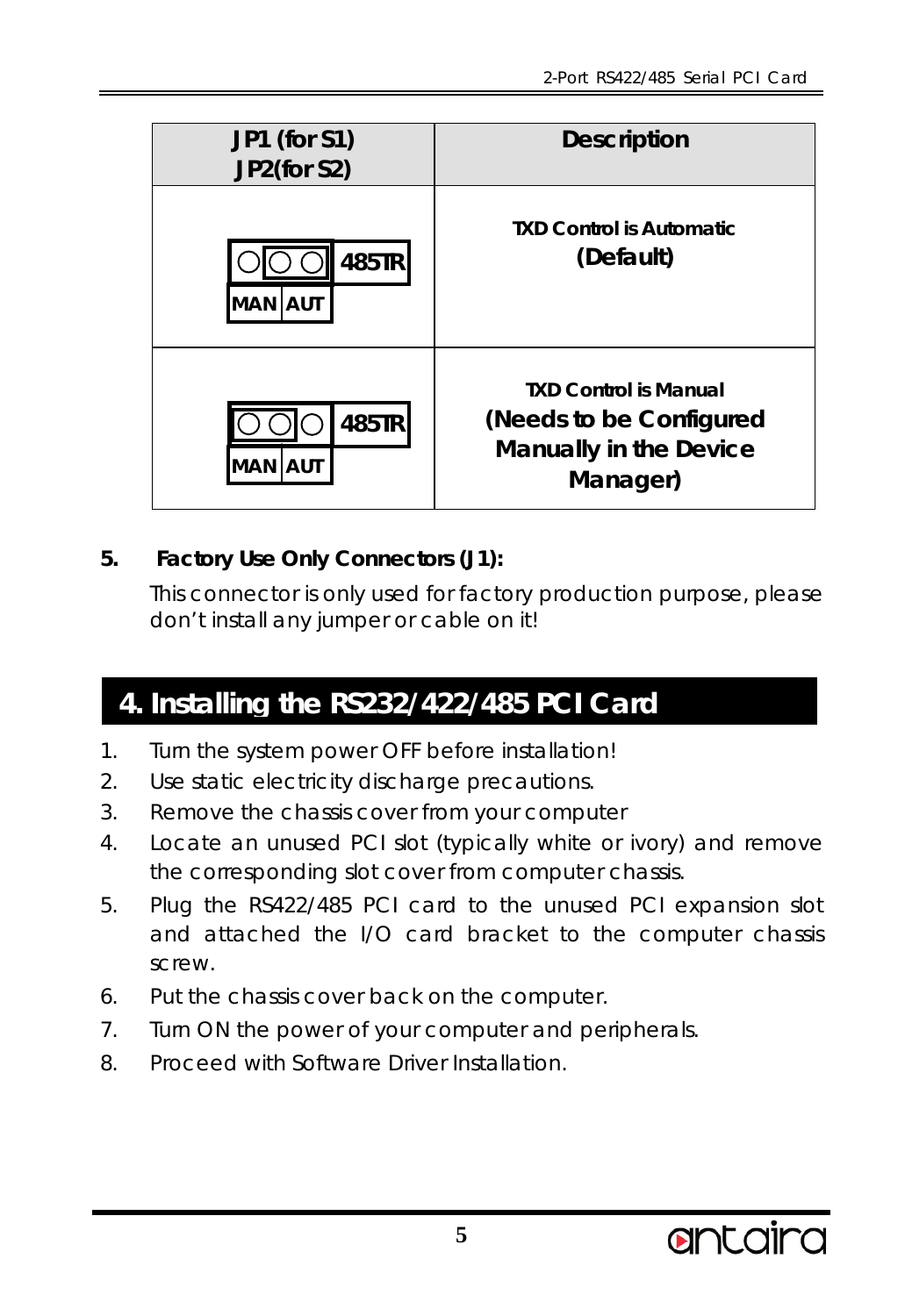## **5. Software Installation**



**PLEASE DO NOT LET WINDOWS AUTO SEARCH THE DRIVERS ON THE CD**, it

will cause problems because the INF files will be conflict in this case. Instead, please browse to the correct location (folder) manually to make sure the correct drivers are chosen and installed correctly.



# **Note: Windows NT driver Installations**

To install the Windows NT driver, please go into WinNT4 sub-directory and run (double click) **Install\_Serial.exe** to install all Serial Port Drivers.

## **Installing Windows Drivers:**

1. When the system is powered, Windows will invoke Windows' New Hardware Wizard. Click〝 **Next** 〞to continue, select〝 **Install from** 

**a list or specific location(Advanced)** 〞and click〝 **Next** 〞.

2. Select〝 **Include this location in the search** 〞then click〝 **Browse** 〞 to specify the driver's location for your OS (for example, XP is **E:\IO\OXFORD\XP32**) and click〝 **Next** 〞to continue.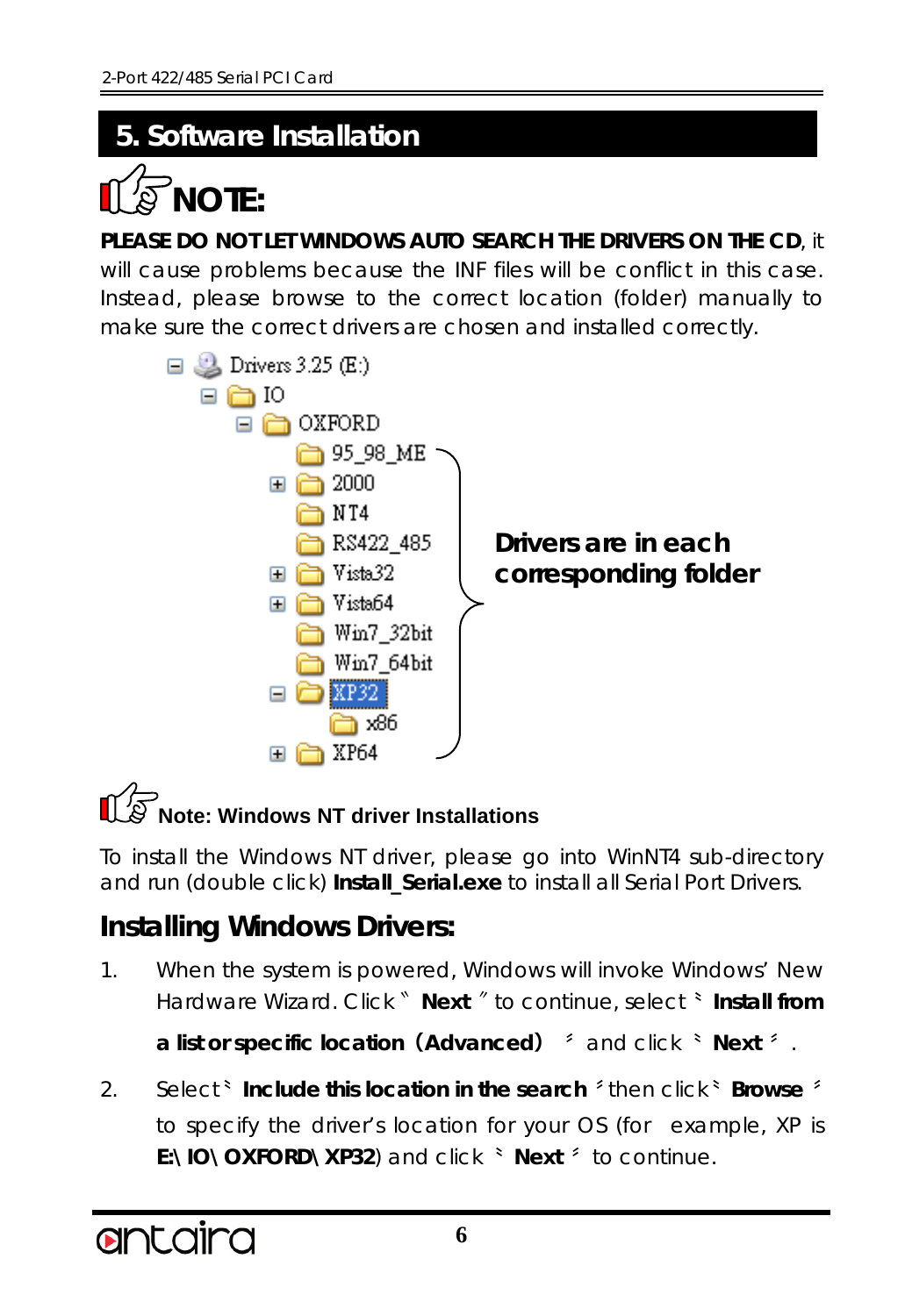- 3. Click〝 **Next** 〞to continue, and click〝 **Finish** 〞to complete the installation.
- 4. To check the Installation, right click on〝**My Computer**〞and choose〝**Manage**〞. Choose〝 **Device Manager** 〞and double click 〝 **Ports** 〞.

## **6. RS422/485 Pin Assignments and Cable Wiring**

**DB9-Male Pin Assignment:**



| 9 Pins | Signal       |
|--------|--------------|
| 1      | TXD- (DATA-) |
| 2      | TXD+ (DATA+) |
| 3      | $RXD+$       |
| 4      | $RXD -$      |
| 5      | GND          |
| б      | NC           |
| 7      | NC           |
| 8      | ΝC           |
| 9      | NC           |
|        |              |

NC = No connection

**RS422 Cable Wiring:**



**RS485 (2-wire) Cable Wiring:**